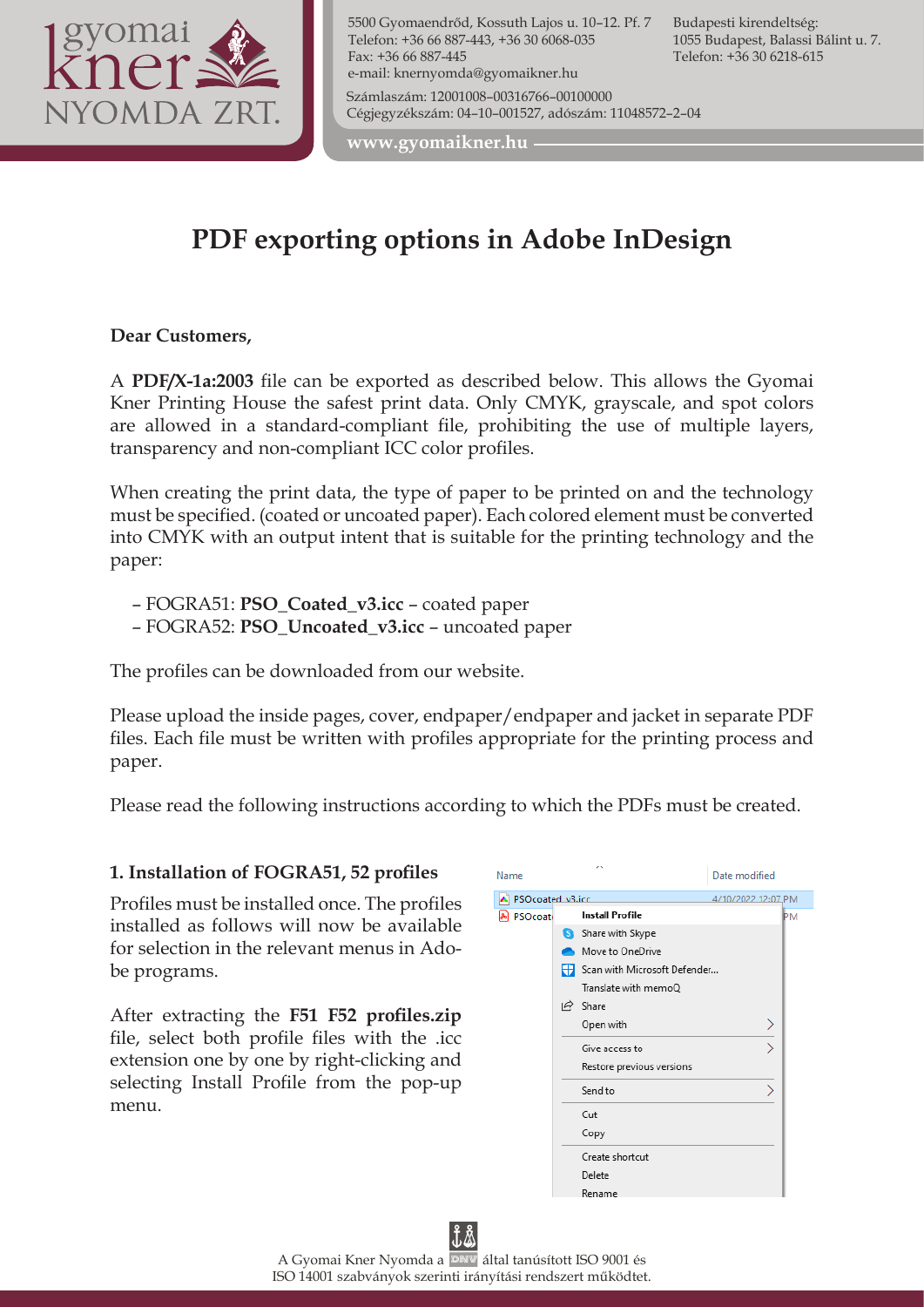#### **2. Color Settings panel**

You can access the color settings via the InDesign menu "Edit" > "Color settings"... RGB and CMYK must be defined here. For RGB, choose Adobe RGB or sRGB. With CMYK, the setting must be made depending on the printing technology and paper: PSO Coated v3 (FOGRA51) for sheetfed offset printing for coated paper and PSO Uncoated v3 (FOGRA52) for offset paper.

| <b>Color Settings</b>                                                                                                                           |              |
|-------------------------------------------------------------------------------------------------------------------------------------------------|--------------|
| Unsynchronized: Your Creative Cloud applications are not synchronized for<br>consistent color. To synchronize, select Color Settings in Bridge. | OK<br>Cancel |
| Settings: F51 munyomo<br>$\checkmark$<br>Advanced Mode                                                                                          | Load<br>Save |
| <b>Working Spaces</b>                                                                                                                           |              |
| RGB: Adobe RGB (1998)<br>$\checkmark$                                                                                                           |              |
| CMYK: PSO Coated v3<br>$\checkmark$                                                                                                             |              |
| <b>Color Management Policies</b>                                                                                                                |              |
| RGB: Convert to Working Space                                                                                                                   |              |
| CMYK: Convert to Working Space                                                                                                                  |              |
| Profile Mismatches: 2 Ask When Opening<br>Ask When Pasting                                                                                      |              |
| Missing Profiles: 4 Ask When Opening                                                                                                            |              |
|                                                                                                                                                 |              |
| <b>Conversion Options</b>                                                                                                                       |              |
| Engine: Adobe (ACE)                                                                                                                             |              |
| Intent: Relative Colorimetric                                                                                                                   |              |
| Use Black Point Compensation                                                                                                                    |              |

It is recommended to save your settings for easy recall next time. Ready-made setup files are also available on our website.

### **3. Setting and switching on print simulation / overprint**

To view and check the print simulation, turn on Overprint Preview [Ctrl+Alt+Shift+Y] and Print Simulation in the View menu. From the Print Simulation Settings submenu you can parameterize each setting:

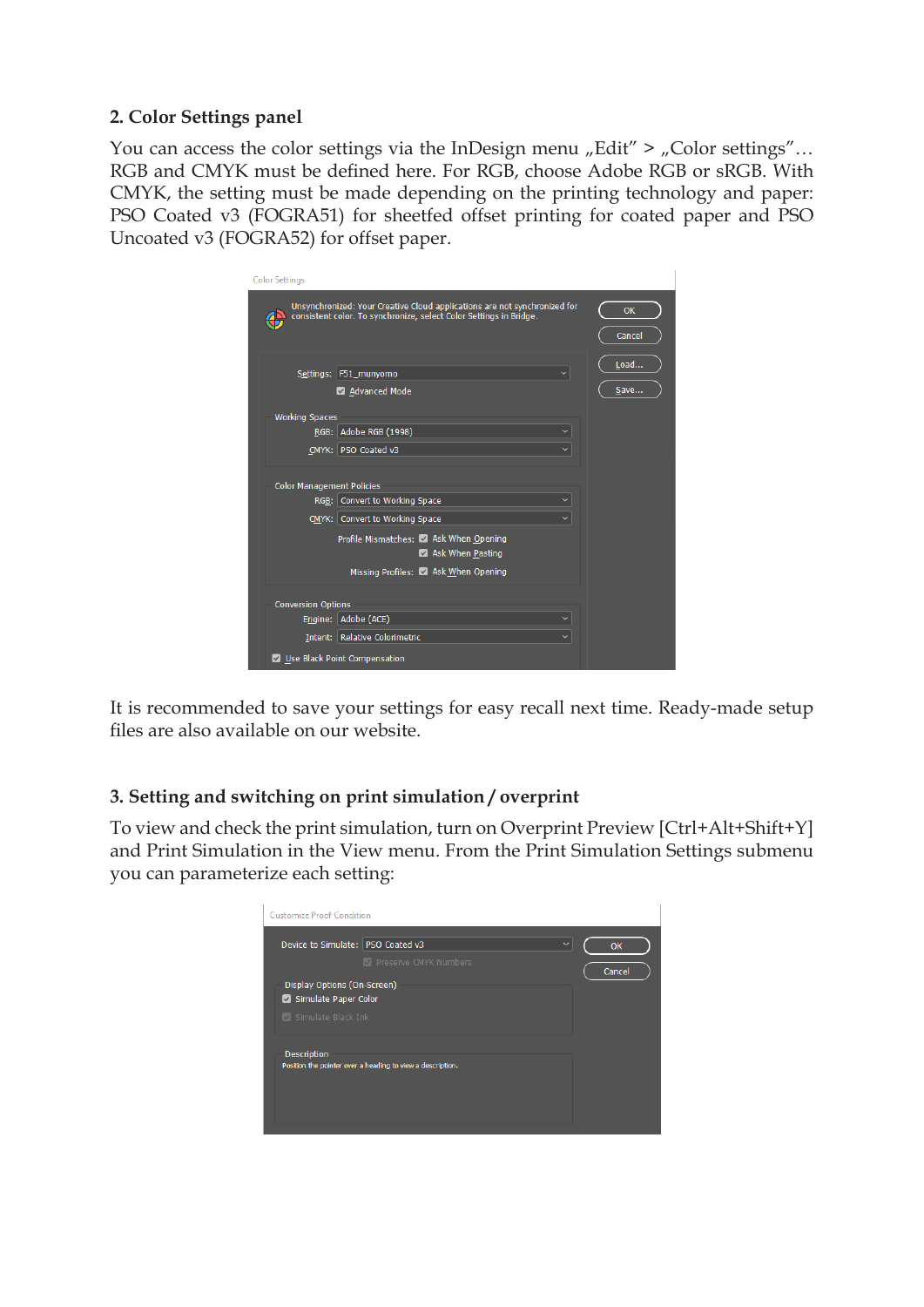If enabled successfully, the name of the simulated device (PSO Coated v3) will appear in brackets and [Overprint Preview] in square brackets on the File Name tab.

#### **4. Transparency flattening**

The recommended PDF/X-1a:2003 standard is compatible with PDF version 1.3, which requires transparency-flattening before conversion. A custom set is created with the following settings.

| <b>Transparency Flattener Preset Options</b> |                |        |
|----------------------------------------------|----------------|--------|
|                                              |                | OK     |
| Name: 2400ppi                                |                |        |
| Raster/Vector Balance:                       | 100<br>O       | Cancel |
| <b>Rasters</b>                               | <b>Vectors</b> |        |
|                                              |                |        |
| Line Art and Text Resolution: 2400<br>ppi    |                |        |
| Gradient and Mesh Resolution: 600<br>ppi     |                |        |
| □ Convert All Text to Outlines               |                |        |
| □ Convert All Strokes to Outlines            |                |        |
| $\Box$ Clip Complex Regions                  |                |        |
|                                              |                |        |

### **5. PDF export panel**

#### *a) PDF export panel – General*

PDF/X-1a:2003 standard must be set here. It is important that the PDF is exported as pages, not as spreads. The PDF should not contain any interactive elements.

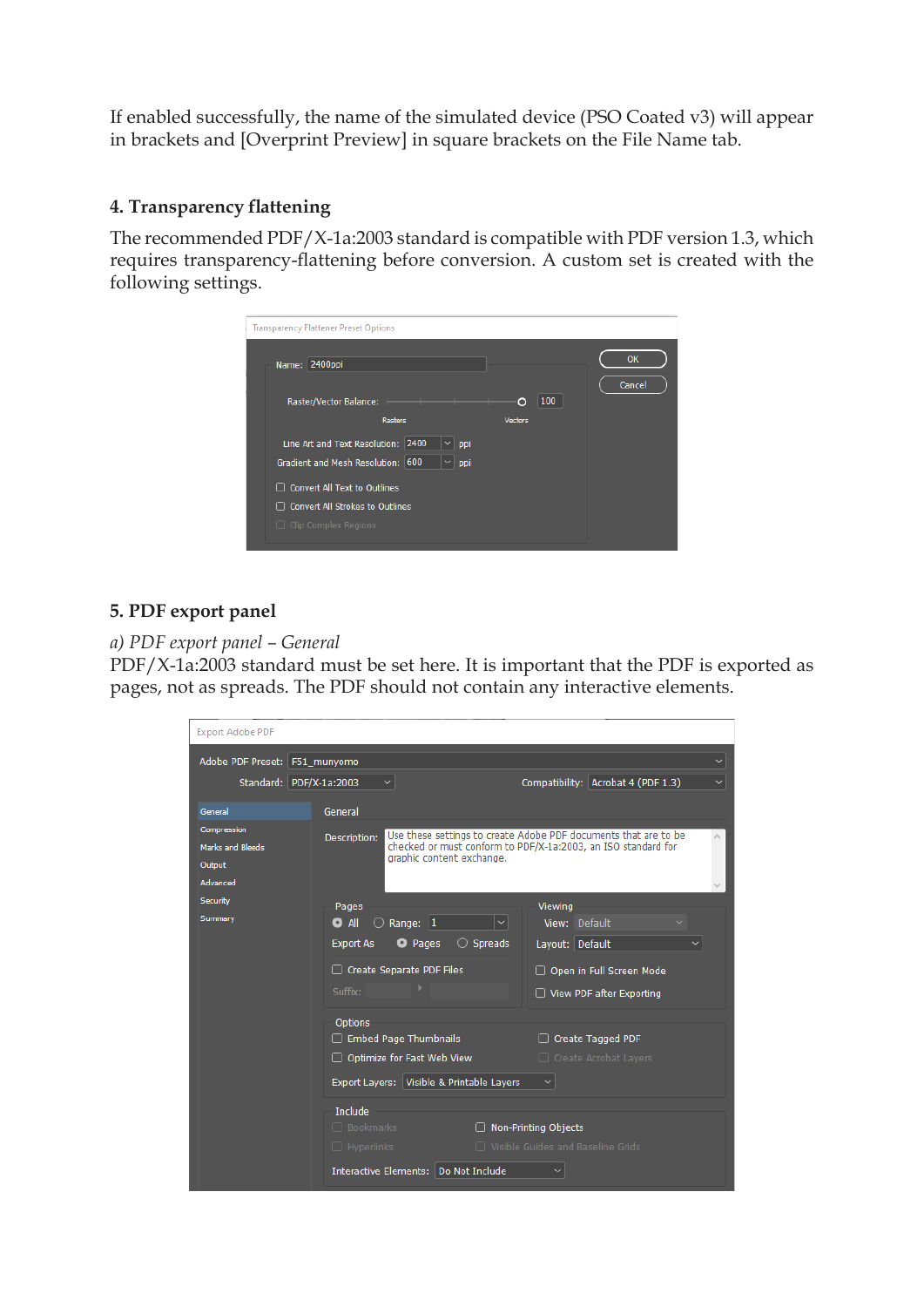#### *b) PDF export panel – Compression*

Color and grayscale images over 400 dpi should be converted to 300 dpi. It is not advisable to save an image with a resolution higher than 400 dpi in PDF format, as this will significantly increase the size of the files.

| <b>Export Adobe PDF</b>                           |                                                                               |  |
|---------------------------------------------------|-------------------------------------------------------------------------------|--|
| Adobe PDF Preset: F51_munyomo<br>$\checkmark$     |                                                                               |  |
|                                                   | Compatibility: Acrobat 4 (PDF 1.3)<br>Standard: PDF/X-1a:2003<br>$\checkmark$ |  |
| General<br>Compression<br><b>Marks and Bleeds</b> | Compression<br><b>Color Images</b>                                            |  |
| Output                                            | 300<br><b>Bicubic Downsampling to</b><br>◡<br>pixels per inch                 |  |
| Advanced                                          | for images above: 400<br>pixels per inch                                      |  |
| Security                                          | Compression: Automatic (JPEG)<br>Tile Size: 128<br>$\checkmark$               |  |
| Summary                                           | Image Quality: Maximum                                                        |  |
|                                                   | Grayscale Images                                                              |  |
|                                                   | $\vee$ 300<br><b>Bicubic Downsampling to</b><br>pixels per inch               |  |
|                                                   | for images above: 400<br>pixels per inch                                      |  |
|                                                   | Compression: Automatic (JPEG)<br>$\checkmark$<br>Tile Size: 128               |  |
|                                                   | Image Quality: Maximum                                                        |  |
|                                                   | Monochrome Images                                                             |  |
|                                                   | 2400<br>pixels per inch<br>$\checkmark$<br>Do Not Downsample                  |  |
|                                                   | for images above: 3600<br>pixels per inch                                     |  |
|                                                   | Compression: CCITT Group 4<br>v                                               |  |
|                                                   | Compress Text and Line Art<br>Crop Image Data to Frames<br>$\vee$             |  |

When preparing for a hybrid screening, bicubic downsampling should be 500 dpi for color and grayscale images and should be turned off for monochrome images.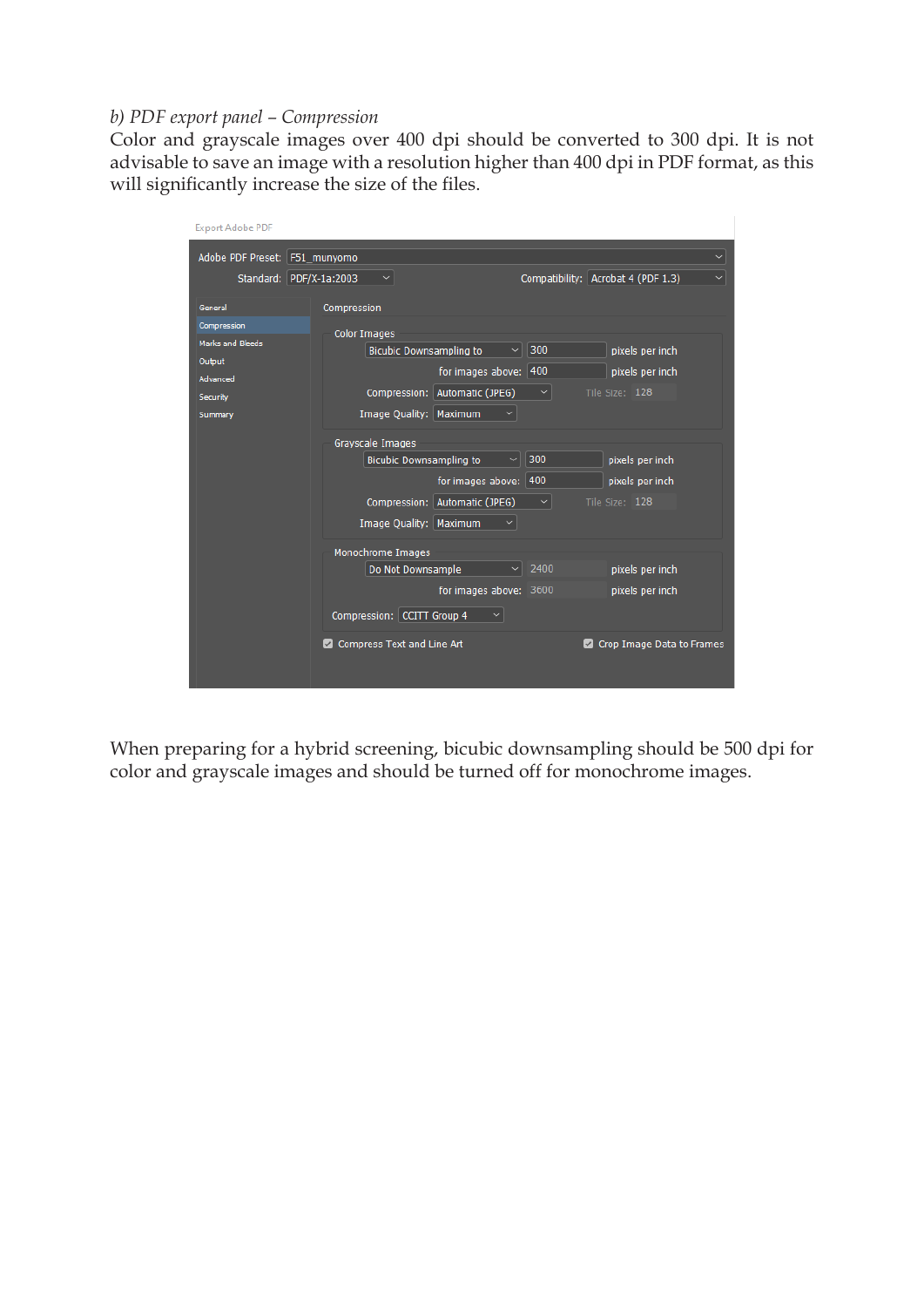#### *c) PDF export panel – Marks and Bleeds*

Bleed can be specified here. After enabling Use Document Bleed Settings option, the setting shows the bleed specified for the document. If bleed is not specified, a custom value can be set here. The file must not contain any printer's marks except Crop marks. The distance between the Crop mark and the trim box must be at least 3 mm.

| <b>Export Adobe PDF</b>                                                                 |                                                                                                                                                                                    |                                                                                           |
|-----------------------------------------------------------------------------------------|------------------------------------------------------------------------------------------------------------------------------------------------------------------------------------|-------------------------------------------------------------------------------------------|
| Adobe PDF Preset: F51_munyomo<br>Standard: PDF/X-1a:2003                                | $\checkmark$                                                                                                                                                                       | Y<br>Compatibility: Acrobat 4 (PDF 1.3)<br>$\checkmark$                                   |
| General<br>Compression<br>Marks and Bleeds<br>Output<br>Advanced<br>Security<br>Summary | <b>Marks and Bleeds</b><br>Marks<br>All Printer's Marks<br>Crop Marks<br><b>Bleed Marks</b><br>П<br><b>Registration Marks</b><br><b>Color Bars</b><br>П<br>$\Box$ Page Information | Type: Default<br>$\checkmark$<br>Weight: $0.125$ pt<br>Offset: $\left \left[\right]$ 3 mm |
|                                                                                         | Bleed and Slug<br>Use Document Bleed Settings<br>Bleed:<br>Top: $\circ$ 0 mm<br>$\theta$<br>Bottom: C 0 mm<br>$\Box$ Include Slug Area                                             | Left: $\circ$ 0 mm<br>Right: 0 mm                                                         |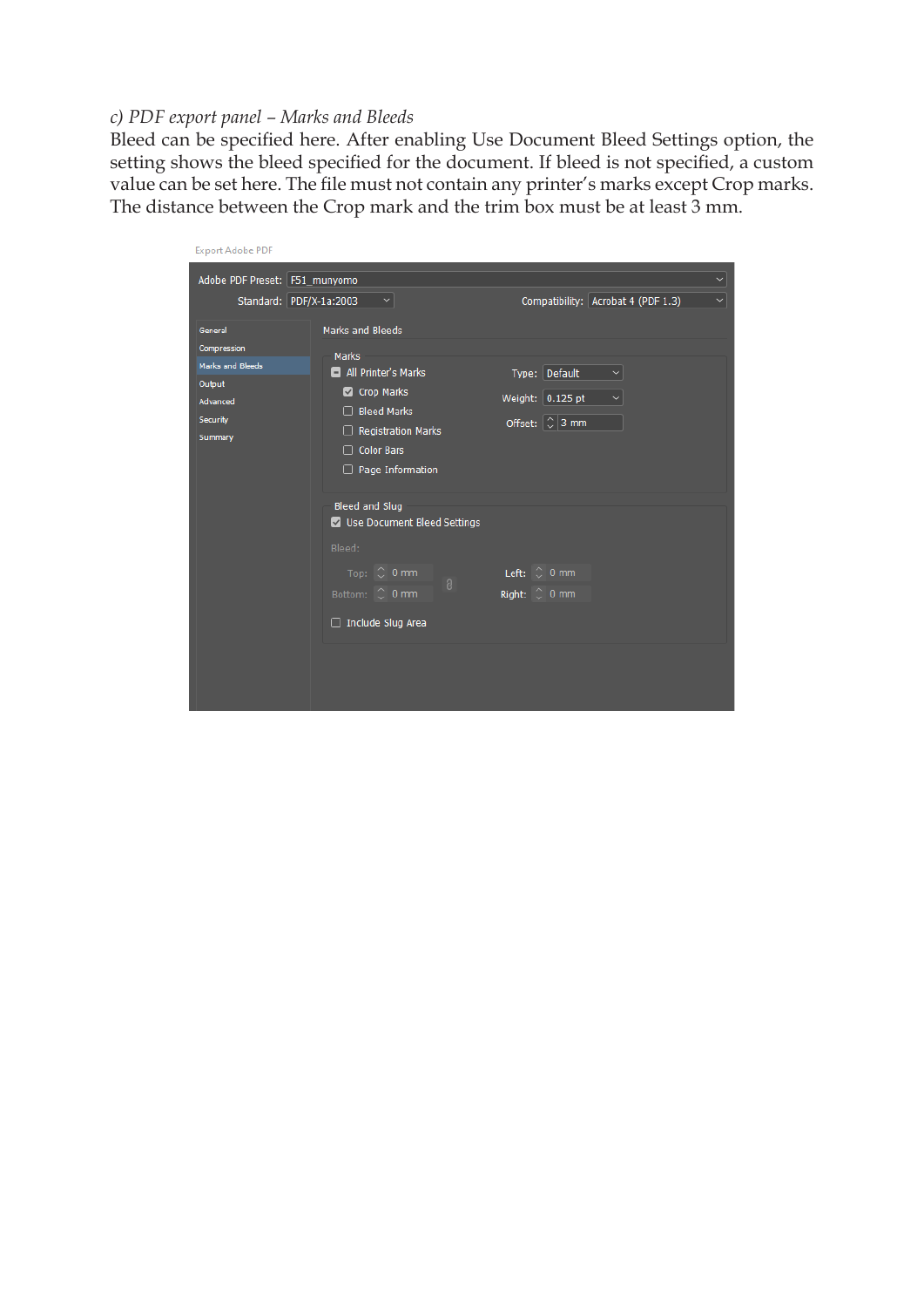#### *d) PDF export panel – Output*

Destination: PSO Coated v3 (FOGRA51) for coated paper and PSO Uncoated v3 (FOG-RA52) for offset paper should be selected. If the Color Settings are correct, Document CMYK reflects the correct setting. Select Color Conversion: Convert to Destination (Preserve Numbers). This means that all colors will be converted to the target color space when exporting the PDF. Output Intent Profile Name field must be filled out.

| <b>Export Adobe PDF</b>       |             |                                                            |                                                      |                                                    |
|-------------------------------|-------------|------------------------------------------------------------|------------------------------------------------------|----------------------------------------------------|
| Adobe PDF Preset: F51_munyomo |             |                                                            |                                                      | $\checkmark$                                       |
| Standard: PDF/X-1a:2003       |             | $\checkmark$                                               |                                                      | Compatibility: Acrobat 4 (PDF 1.3)<br>$\checkmark$ |
| General                       | Output      |                                                            |                                                      |                                                    |
| Compression                   | Color       |                                                            |                                                      |                                                    |
| Marks and Bleeds              |             |                                                            | Color Conversion: Convert to Destination (Preserve N | $\checkmark$                                       |
| Output                        |             |                                                            | Destination:   PSO Coated v3                         |                                                    |
| <b>Advanced</b>               |             |                                                            |                                                      |                                                    |
| Security                      |             | Profile Inclusion Policy: Don't Include Profiles           |                                                      |                                                    |
| Summary                       |             | □ Simulate Overprint                                       |                                                      | Ink Manager                                        |
|                               |             |                                                            |                                                      |                                                    |
|                               | PDF/X       |                                                            |                                                      |                                                    |
|                               |             |                                                            | Output Intent Profile Name: PSO Coated v3            |                                                    |
|                               |             | Output Condition Name:                                     |                                                      |                                                    |
|                               |             | Output Condition Identifier:                               |                                                      |                                                    |
|                               |             | Registry Name:                                             |                                                      |                                                    |
|                               |             |                                                            |                                                      |                                                    |
|                               | Description |                                                            |                                                      |                                                    |
|                               |             | Position the pointer over a heading to view a description. |                                                      |                                                    |
|                               |             |                                                            |                                                      |                                                    |
|                               |             |                                                            |                                                      |                                                    |
|                               |             |                                                            |                                                      |                                                    |
|                               |             |                                                            |                                                      |                                                    |
| Save Preset                   |             |                                                            |                                                      | Cancel<br>Export                                   |